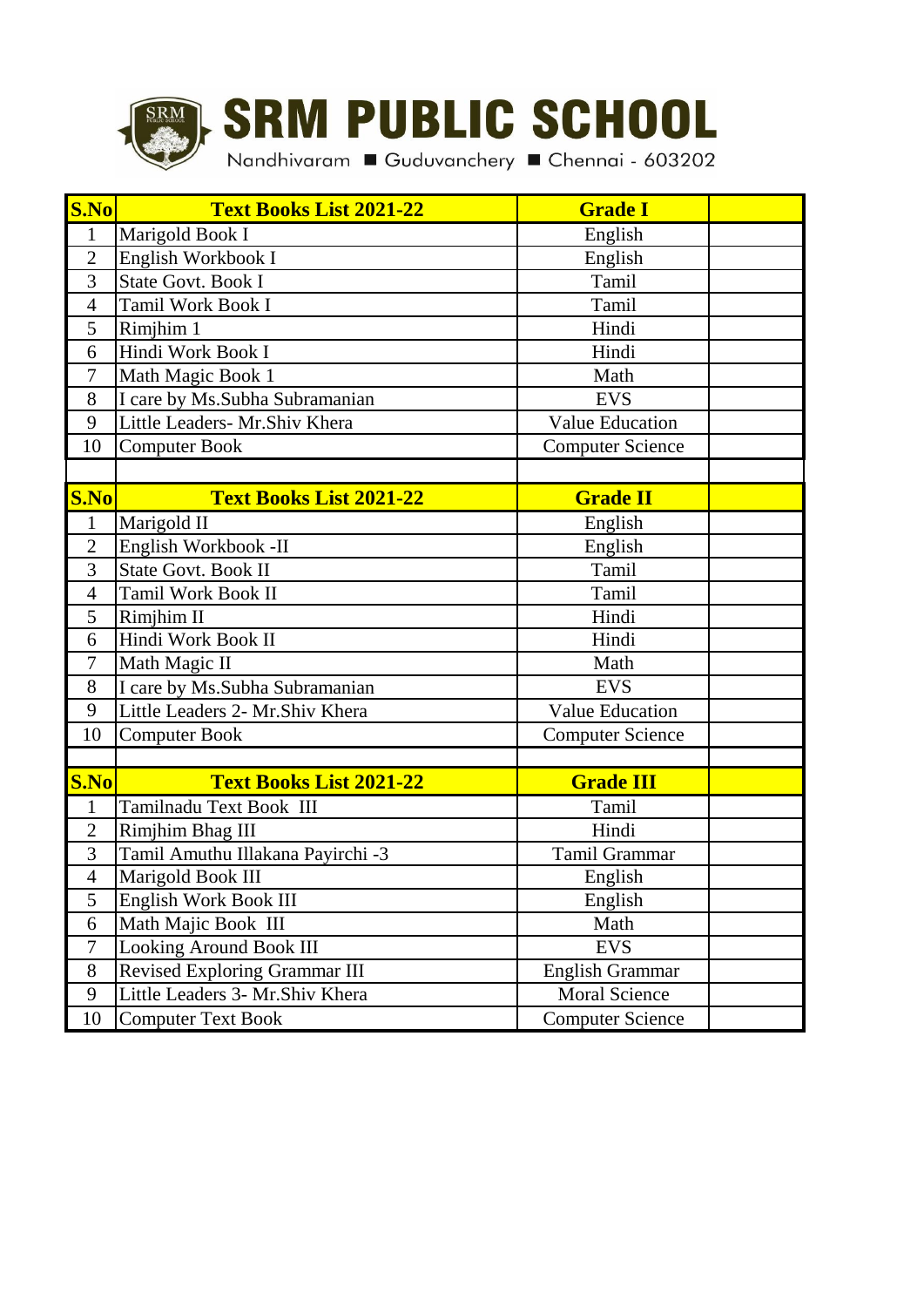| S.No           | <b>Text Books List 2021-22</b>     | <b>Grade IV</b>          |          |
|----------------|------------------------------------|--------------------------|----------|
| $\mathbf{1}$   | Tamilnadu Text Book IV             | Tamil                    |          |
| $\overline{2}$ | Rimjhim Bhag IV                    | Hindi                    |          |
| 3              | Tamil Amuthu Illakana Payirchi -4  | Tamil Grammar            |          |
| $\overline{4}$ | Marigold Book IV                   | English                  |          |
| 5              | English Work Book IV               | English                  |          |
| 6              | Math Majic Book IV                 | Math                     |          |
| $\overline{7}$ | Looking Around Book IV             | <b>EVS</b>               |          |
| 8              | Revised Exploring Grammar IV       | <b>English Grammar</b>   |          |
| 9              | Little Leaders 4- Mr.Shiv Khera    | <b>Moral Science</b>     |          |
| 10             | <b>Computer Text Book</b>          | <b>Computer Science</b>  |          |
|                |                                    |                          |          |
| S.No           | <b>Text Books List 2021-22</b>     | <b>Grade V</b>           |          |
| $\mathbf{1}$   | Tamilnadu Text Book V              | Tamil                    |          |
| $\overline{2}$ | Rimjhim Bhag V                     | Hindi                    |          |
| 3              | Tamil Amuthu Illakana Payirchi -5  | <b>Tamil Grammar</b>     |          |
| $\overline{4}$ | Marigold Book V                    | English                  |          |
| 5              | English Work Book V                | English                  |          |
| 6              | Math Majic Book V                  | Math                     |          |
| $\tau$         | Looking Around Book V              | <b>EVS</b>               |          |
| 8              | Revised Exploring Grammar V        | English Grammar          |          |
| 9              | Little Leaders V- Mr.Shiv Khera    | <b>Moral Science</b>     |          |
| 10             | <b>Computer Text Book</b>          | <b>Computer Science</b>  |          |
|                |                                    |                          |          |
| S.No           | <b>Text Books List 2021-22</b>     | <b>Grade VI</b>          |          |
| $\mathbf{1}$   | HoneySuckle                        | English                  |          |
| $\overline{2}$ | A Pact with the Sun                | English                  |          |
| $\overline{3}$ | Mathematics Text Book for Class VI | Maths                    |          |
| $\overline{4}$ | Science Text Book for Class VI     | Science                  |          |
| 5              | Our Pasts-I                        | <b>History</b>           |          |
| 6              | The Earth: Our Habitat             | Geography                |          |
| $\tau$         | Social and Political Life-I        | <b>Political Science</b> |          |
| 8              | Young Leaders- Mr.Shiv Khera       | <b>Moral Science</b>     |          |
| 9              | <b>Computer Text Book</b>          | <b>Computer Science</b>  |          |
| 10             | Map Skill-History and Geography    | Social - Map Drawing     |          |
| 11             | Revised Exploring Grammar VI       | <b>English Grammar</b>   |          |
| 12             | <b>English Work Book</b>           | English                  |          |
| 13             | Tamilnadu Text Book Std 6          | Tamil Book-L2            |          |
| 14             | Tamil Amuthu Illakana Payirchi -6  | Tamil Grammar (L2)       |          |
| 15             | Vasant(Part -1)                    | Hindi $(L2)$             | Any One  |
| 16             | <b>Bal Ram katha</b>               | Hindi $(L2)$             | Language |
| 17             | Vyakaran Lathika 6                 | Hindi $(L2)$             |          |
| 18             | Ruchira -- Part - I                | Sanskrit (L2)            |          |
| 19             | Tamilnadu Text Book Std 1          | Tamil Book - L 3         | Any One  |
| 20             | Rimjhim I                          | Hindi - $L_3$            | Language |
| 21             | Samartha Samskritham Part 2        | Sanskrit - L 3           |          |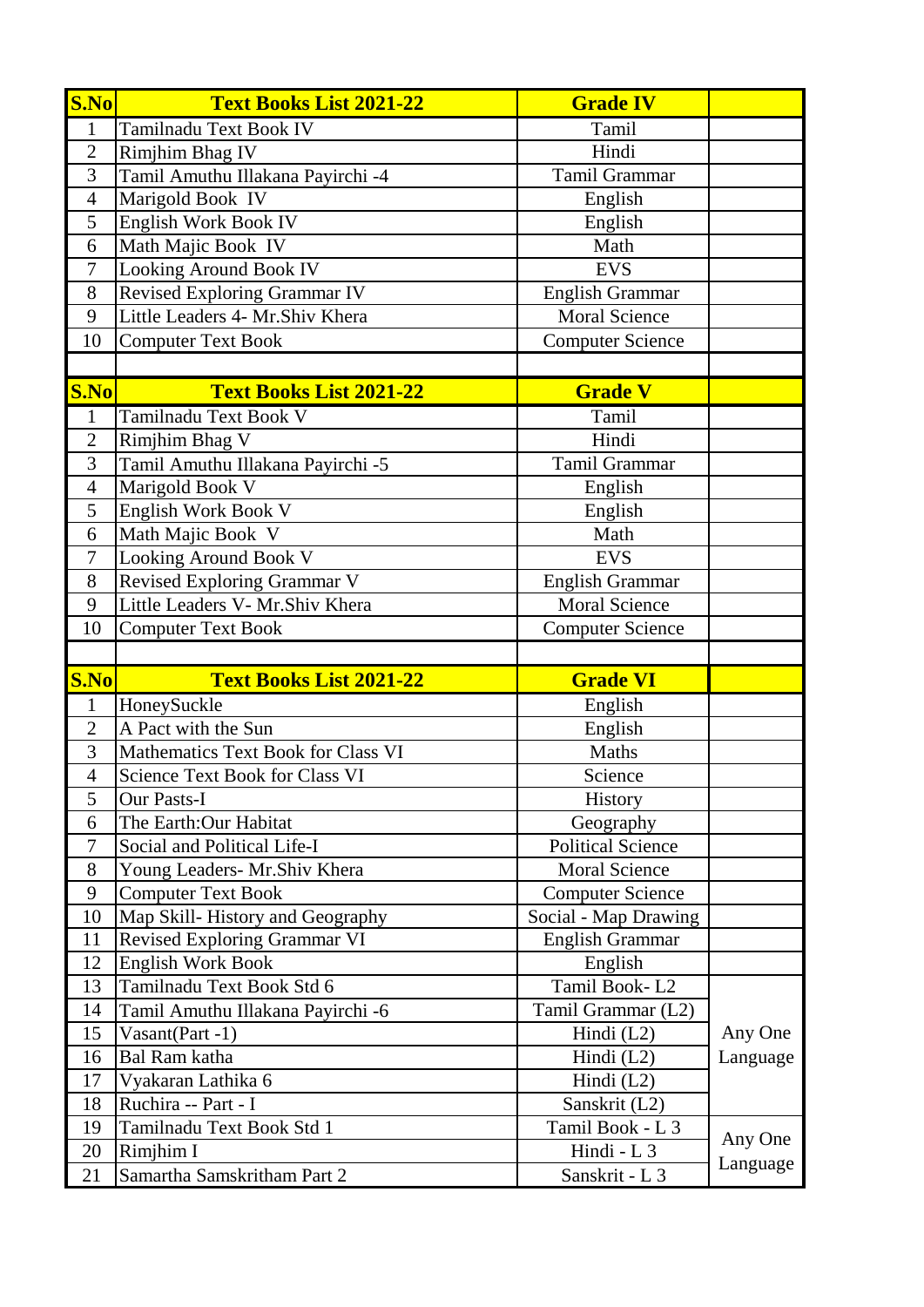| S.No           | <b>Text Books List 2021-22</b>      | <b>Grade VII</b>         |          |
|----------------|-------------------------------------|--------------------------|----------|
| $\mathbf{1}$   | <b>HONEYCOMB</b>                    | English                  |          |
| $\overline{2}$ | An Alien Hand                       | English                  |          |
| 3              | Mathematics Text Book for Class VII | Maths                    |          |
| $\overline{4}$ | Science Text Book for Class VII     | Science                  |          |
| 5              | Our Pasts-II                        | <b>History</b>           |          |
| 6              | <b>Our Environment</b>              | Geography                |          |
| $\tau$         | Social and Political Life-II        | <b>Political Science</b> |          |
| 8              | Young Leaders- Mr.Shiv Khera        | <b>Moral Science</b>     |          |
| 9              | <b>Computer Text Book</b>           | <b>Computer Science</b>  |          |
| 10             | Map Skill-History and Geography     | Social - Map Drawing     |          |
| 11             | Revised Exploring Grammar VII       | Grammar                  |          |
| 12             | English Work Book VII               | English                  |          |
| 13             | Tamilnadu Text Book Std 7           | Tamil Book-L2            |          |
| 14             | Tamil Amuthu Illakana Payirchi -7   | Tamil Grammar (L2)       |          |
| 15             | Vasanth                             | Hindi $(L2)$             | Any One  |
| 16             | Bal Maha Bharath Kathaa             | Hindi (L2)               | Language |
| 17             | Vyakaran Lathika 7                  | Hindi $(L2)$             |          |
| 18             | Ruchira -Part 2                     | Sanskrit (L2)            |          |
| 19             | Tamilnadu Text Book Std 2           | Tamil Book - L 3         | Any One  |
| 20             | Rimjhim II                          | Hindi - L 3              |          |
| 21             | Samartha Samskritham Part 3         | Sanskrit - L 3           | Language |

| S.No           | <b>Text Books List 2021-22</b>    | <b>Grade VIII</b>        |          |
|----------------|-----------------------------------|--------------------------|----------|
| $\mathbf{1}$   | Honey Dew                         | English                  |          |
| $\overline{2}$ | It so happened                    | English                  |          |
| 3              | <b>Mathematics Text Book VIII</b> | Maths                    |          |
| $\overline{4}$ | <b>Science Text Book VIII</b>     | Science                  |          |
| 5              | Our Pasts-III                     | <b>History</b>           |          |
| 6              | <b>Resource and Development</b>   | Geography                |          |
| $\tau$         | Social and Political Life-III     | <b>Political Science</b> |          |
| 8              | Young Leaders- Mr.Shiv Khera      | <b>Moral Science</b>     |          |
| 9              | <b>Computer Text Book VIII</b>    | <b>Computer Science</b>  |          |
| 10             | Map Skill-History and Geography   | Social - Map Drawing     |          |
| 11             | <b>Together With</b>              | Science - Lab Manual     |          |
| 12             | <b>English Work Book</b>          | English                  |          |
| 13             | <b>Revised Exploring Grammar</b>  | Grammar                  |          |
| 14             | Tamilnadu Text Book Std 8         | Tamil Book-L2            |          |
| 15             | Tamil Amuthu Illakana Payirchi -8 | Tamil Grammar (L2)       |          |
| 16             | Vasanth III                       | Hindi $(L2)$             | Any One  |
| 17             | Bharath Ki Khoj                   | Hindi (L2)               | Language |
| 18             | Vyakaran Lathika 8                | Hindi $(L2)$             |          |
| 19             | Ruchira Part 3                    | Sanskrit (L2)            |          |
| 20             | Tamilnadu Text Book Std 3         | Tamil Book - L 3         |          |
| 21             | Rimjhim III                       | Hindi - L 3              | Any One  |
| 22             | Samartha Samskritham Part 4       | Sanskrit - L 3           | Language |